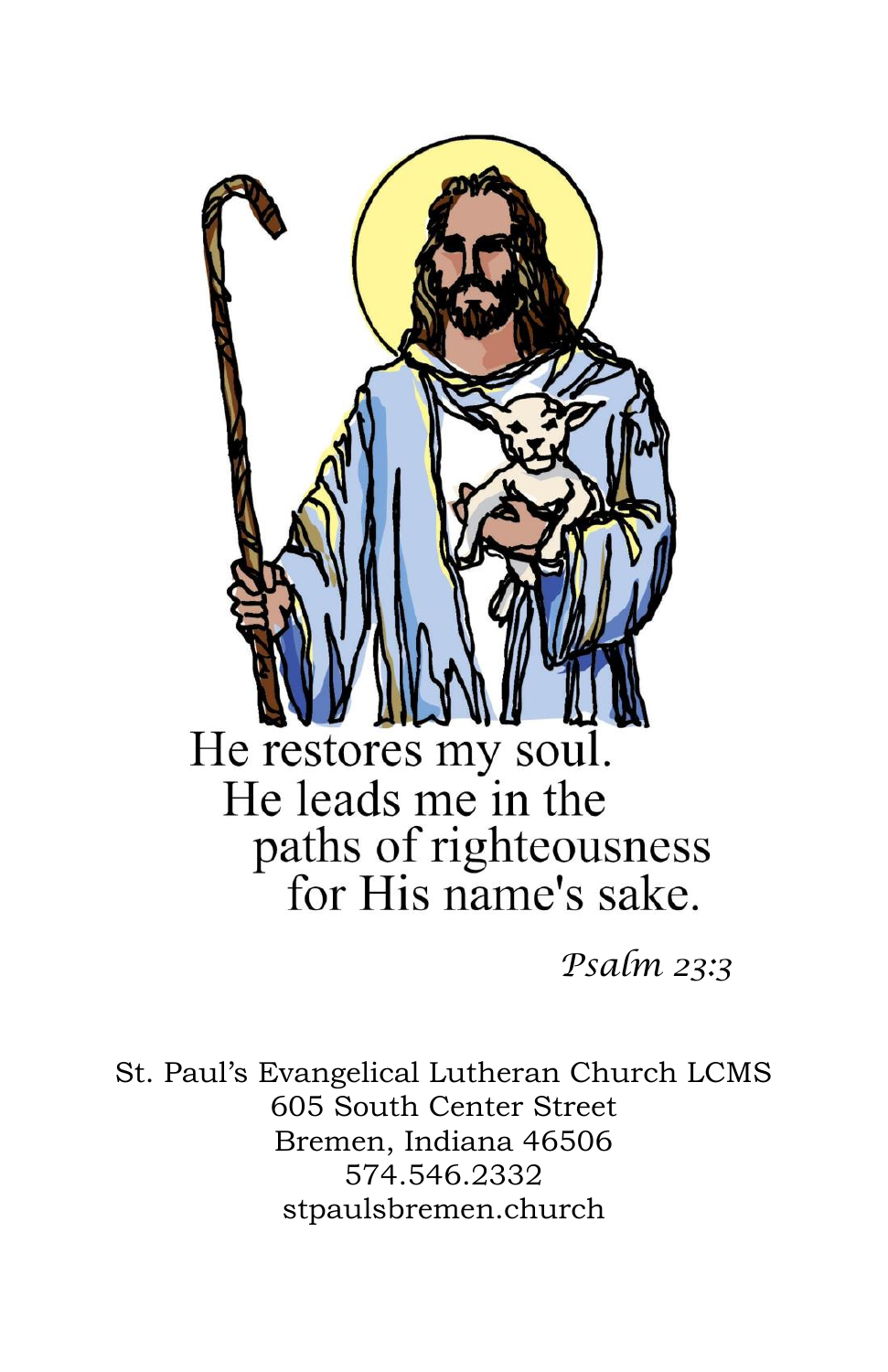For this Sunday in the season of Easter, the Church confesses the triumphal procession unto life: He is the Shepherd and we are the flock. Hearing His voice, being fed by His Word, and being led on His path of righteousness through death into His house, we shall dwell there forever. We welcome all to God's House today!

**There is a Cry Room** available for use during our worship service. It is located just outside the sanctuary. **Children Leaving the Sanctuary:** This is a matter of caring concern for your child, or the young child that you are responsible for, age 13 or younger. The Board of Lay Ministry asks that if your child needs to leave the sanctuary during the worship service, you as a parent or responsible adult will need to escort them to and from the sanctuary. Thank you

*The Lord's Supper* is a very special privilege God gives to His people. Because those who eat and drink our Lord's body and blood unworthily do so to their great harm and because the Holy Communion is a confession of the faith which is confessed at this altar, any who are not yet instructed, in doubt, or who hold a confession differing from that of this congregation and the Lutheran Church – Missouri Synod, and yet desire to receive this sacrament, are asked first to speak with the pastor or an elder.

**OUR OFFERINGS TO THE LORD FROM HIS BLESSINGS TO US** Offerings remind us of the blessings God has given us and are an opportunity to thank Him for what He has done in our lives. Please place your offerings in our Offering Box located in front of the water fountains in the narthex of the church. You may also choose "etithing" by having a weekly deposit to St Paul's from your bank account. If you have questions on e-tithing, please contact the Church Office.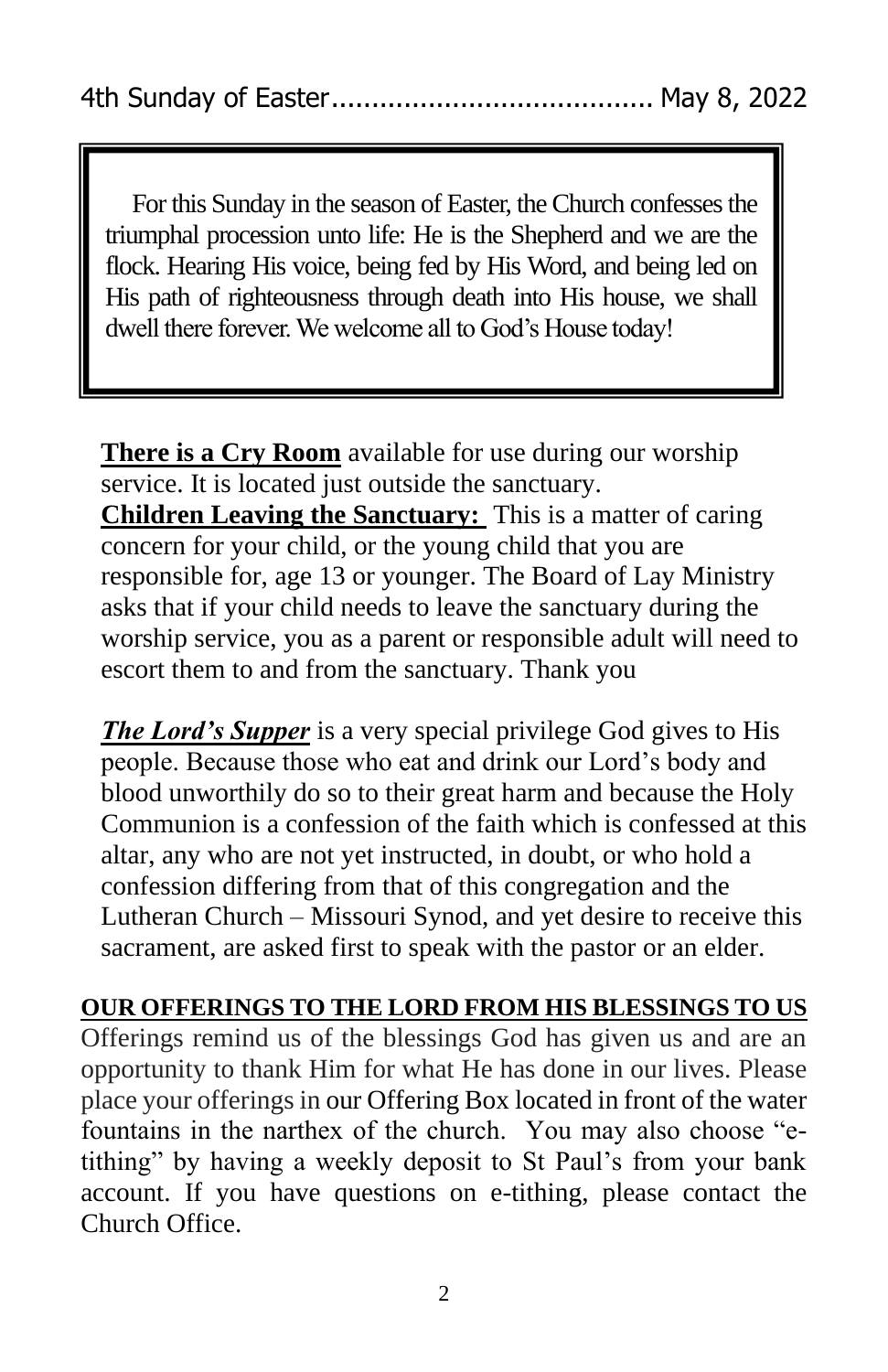**Opening Hymn 710** The Lord's My Shepherd, I'll Not Want

# CONFESSION AND ABSOLUTION

- **P** In the name of the Father and of the  $\pm$  Son and of the Holy Spirit.
- C **Amen.**
- $\mathbf{P}$  Beloved in the Lord! Let us draw near with a true heart and confess our sins unto God our Father, beseeching Him in the name of our Lord Jesus Christ to grant us forgiveness.
- $\overline{P}$  Our help is in the name of the Lord,
- C **who made heaven and earth.**
- $\mathbf{P}$  I said, I will confess my transgressions unto the Lord,
- C **and You forgave the iniquity of my sin.**
- P O almighty God, merciful Father,
- C **I, a poor, miserable sinner, confess unto You all my sins and iniquities with which I have ever offended You and justly deserved Your temporal and eternal punishment. But I am heartily sorry for them and sincerely repent of them, and I pray You of Your boundless mercy and for the sake of the holy, innocent, bitter sufferings and death of Your beloved Son, Jesus Christ, to be gracious and merciful to me, a poor, sinful being.**
- $\mathbf{P}$  Upon this your confession, I, by virtue of my office, as a called and ordained servant of the Word, announce the grace of God unto all of you, and in the stead and by the command of my Lord Jesus Christ I forgive you all your sins in the name of the Father and of the  $+$  Son and of the Holy Spirit.
- C **Amen.**

# SERVICE OF THE WORD

**Introit** John 10:14,15b; Psalm 78:70-72; 79:13

- $\mathbf{P}$  I am the good shepherd.
- C **I know My own and My own know Me, and I lay down My life for the sheep.**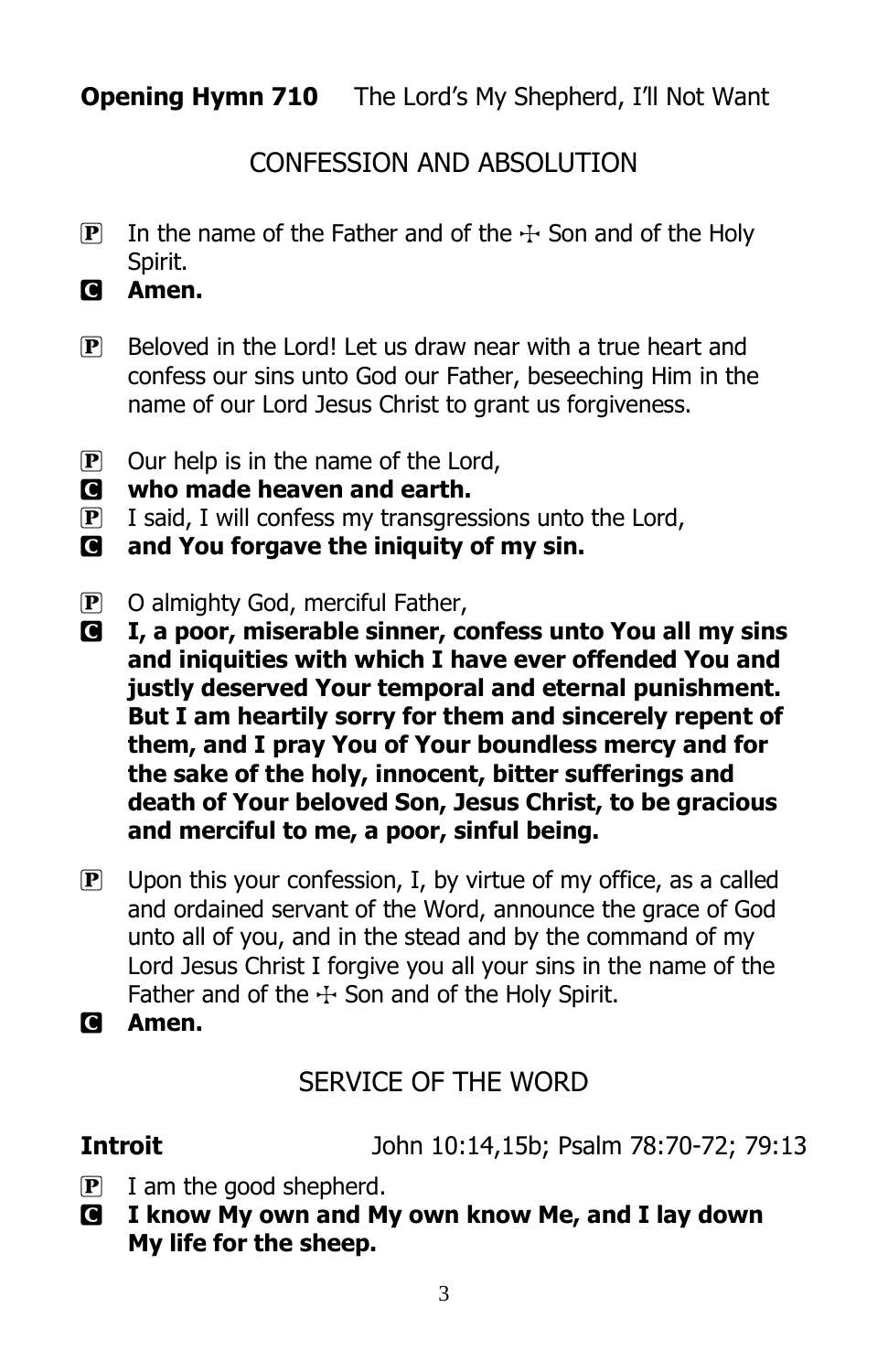- $\mathbf{P}$  He chose David His servant and took him from the sheepfolds;
- C **from following the nursing ewes He brought him to shepherd Jacob His people, Israel His inheritance.**
- P With upright heart he shepherded them
- C **and guided them with his skillful hand.**
- $\mathbf{P}$  But we Your people, the sheep of Your pasture, will give thanks to You forever;
- C **from generation to generation we will recount Your praise.**
- **All: Glory be to the Father and to the Son and to the Holy Spirit; as it was in the beginning, is now, and will be forever. Amen.**
- $\overline{P}$  I am the good shepherd.
- C **I know My own and My own know Me, and I lay down My life for the sheep.**

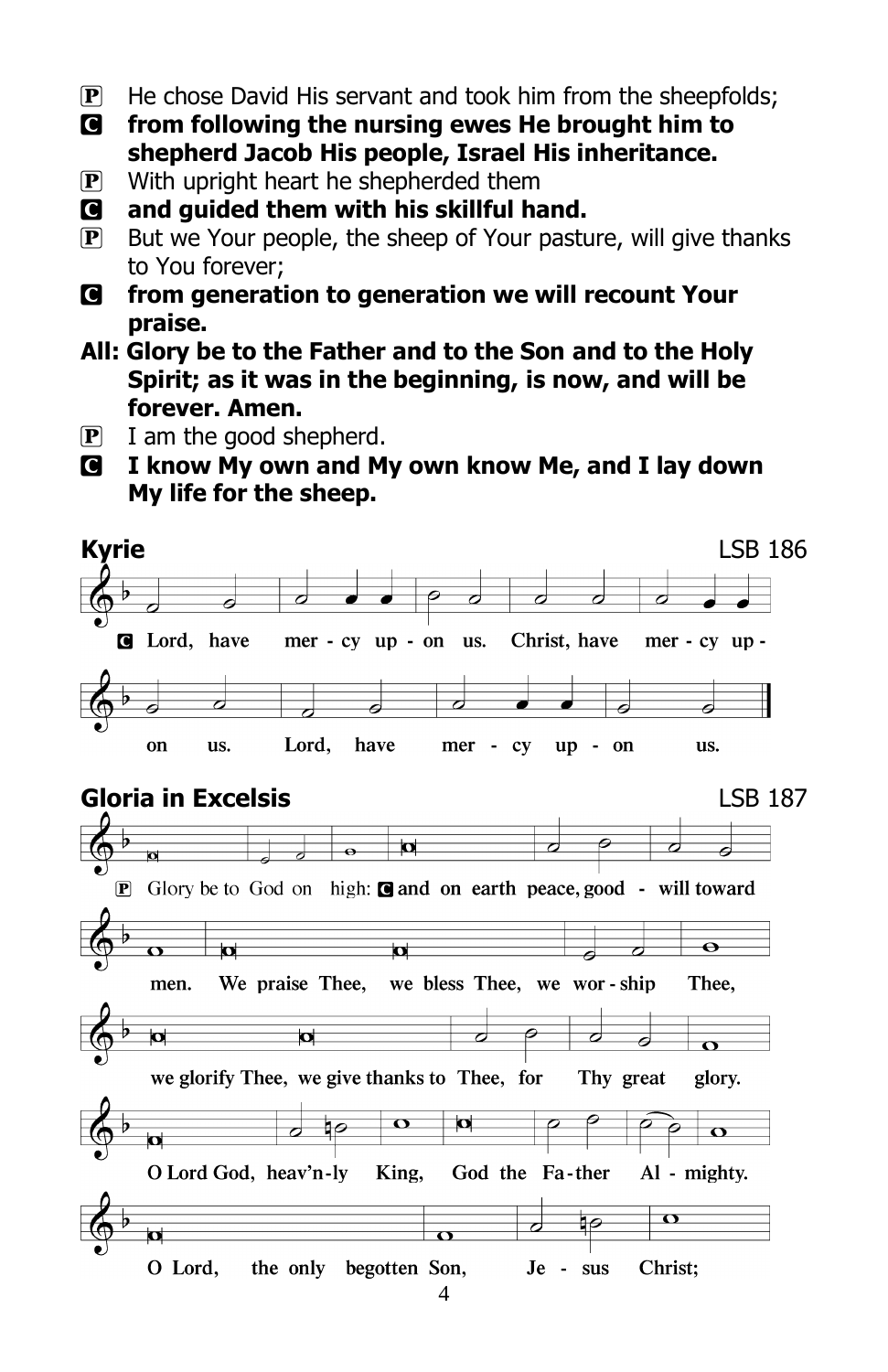

# **Salutation and Collect of the Day**



 $\left| \mathbf{P} \right|$  Let us pray.

Almighty God, merciful Father, since You have wakened from death the Shepherd of Your sheep, grant us Your Holy Spirit that when we hear the voice of our Shepherd we may know Him who calls us each by name and follow where He leads; through the same Jesus Christ, Your Son, our Lord, who lives and reigns with You and the Holy Spirit, one God, now and forever.

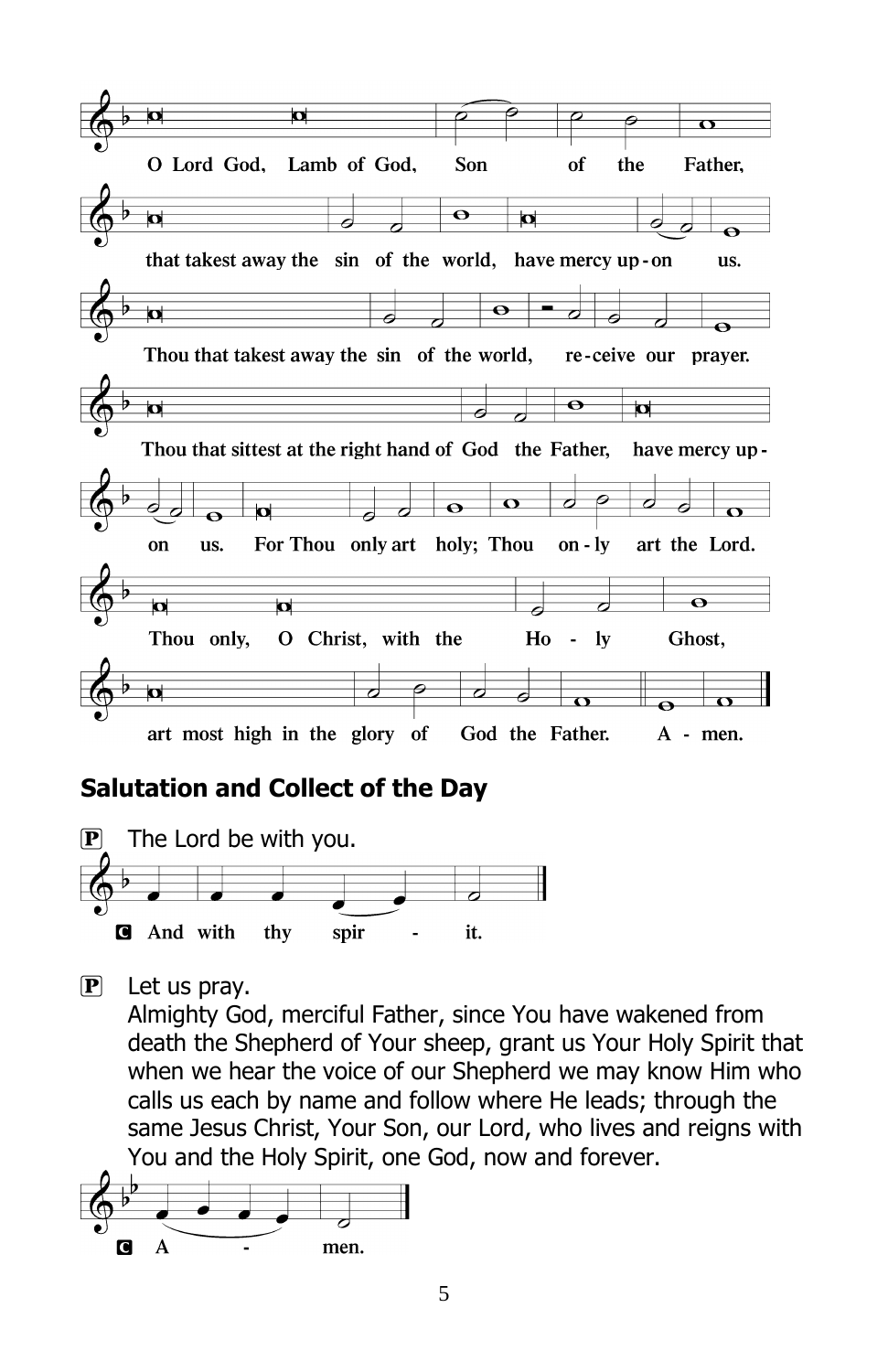### **First Reading** Acts 20:17–35

<sup>17</sup>Now from Miletus Paul sent to Ephesus and called the elders of the church to come to him. <sup>18</sup>And when they came to him, he said to them:

"You yourselves know how I lived among you the whole time from the first day that I set foot in Asia,  $19$ serving the Lord with all humility and with tears and with trials that happened to me through the plots of the Jews; <sup>20</sup>how I did not shrink from declaring to you anything that was profitable, and teaching you in public and from house to house, <sup>21</sup> testifying both to Jews and to Greeks of repentance toward God and of faith in our Lord Jesus Christ. <sup>22</sup>And now, behold, I am going to Jerusalem, constrained by the Spirit, not knowing what will happen to me there, <sup>23</sup>except that the Holy Spirit testifies to me in every city that imprisonment and afflictions await me. <sup>24</sup>But I do not account my life of any value nor as precious to myself, if only I may finish my course and the ministry that I received from the Lord Jesus, to testify to the gospel of the grace of God. <sup>25</sup>And now, behold, I know that none of you among whom I have gone about proclaiming the kingdom will see my face again. <sup>26</sup>Therefore I testify to you this day that I am innocent of the blood of all of you, <sup>27</sup>for I did not shrink from declaring to you the whole counsel of God. <sup>28</sup>Pay careful attention to yourselves and to all the flock, in which the Holy Spirit has made you overseers, to care for the church of God, which He obtained with His own blood. <sup>29</sup>I know that after my departure fierce wolves will come in among you, not sparing the flock; <sup>30</sup>and from among your own selves will arise men speaking twisted things, to draw away the disciples after them.  $31$ Therefore be alert, remembering that for three years I did not cease night or day to admonish everyone with tears. <sup>32</sup>And now I commend you to God and to the word of His grace, which is able to build you up and to give you the inheritance among all those who are sanctified.  $33I$ coveted no one's silver or gold or apparel. <sup>34</sup>You yourselves know that these hands ministered to my necessities and to those who were with me. <sup>35</sup>In all things I have shown you that by working hard in this way we must help the weak and remember the words of the Lord Jesus, how He Himself said, 'It is more blessed to give than to receive.'"

- $\overline{P}$  This is the Word of the Lord.
- C **Thanks be to God.**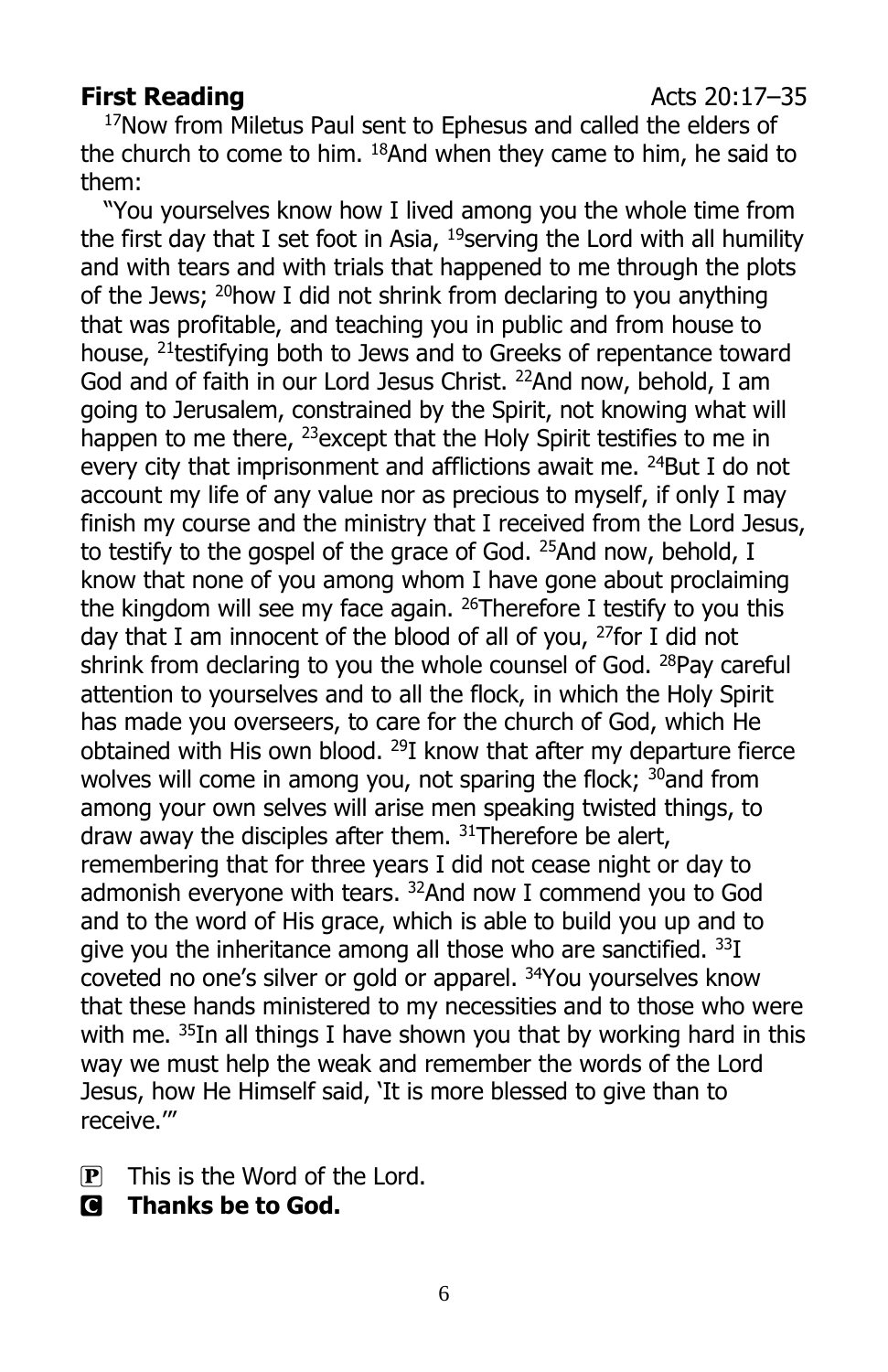- $\mathbf{P}$  The LORD is my shepherd;
- C **I shall not want.**
- $\mathbf{P}$  He makes me lie down in green pastures.
- C **He leads me beside still waters.**
- $\mathbf{P}$  He restores my soul.
- C **He leads me in paths of righteousness for His name's sake.**
- $\mathbf{P}$  Even though I walk through the valley of the shadow of death, I will fear no evil, for You are with me;
- C **Your rod and Your staff, they comfort me.**
- $\mathbf{P}$  You prepare a table before me in the presence of my enemies;
- C **You anoint my head with oil; my cup overflows.**
- $\mathbf{P}$  Surely goodness and mercy shall follow me all the days of my life,
- C **and I shall dwell in the house of the LORD forever.**

**Epistle** Revelation 7:9–17

<sup>9</sup>After this I looked, and behold, a great multitude that no one could number, from every nation, from all tribes and peoples and languages, standing before the throne and before the Lamb, clothed in white robes, with palm branches in their hands,  $10$  and crying out with a loud voice, "Salvation belongs to our God who sits on the throne, and to the Lamb!" <sup>11</sup>And all the angels were standing around the throne and around the elders and the four living creatures, and they fell on their faces before the throne and worshiped God,  $12$ saying, "Amen! Blessing and glory and wisdom and thanksgiving and honor and power and might be to our God forever and ever! Amen."

 $13$ Then one of the elders addressed me, saying, "Who are these, clothed in white robes, and from where have they come?" <sup>14</sup>I said to him, "Sir, you know." And he said to me, "These are the ones coming out of the great tribulation. They have washed their robes and made them white in the blood of the Lamb.

<sup>15"</sup>Therefore they are before the throne of God,

and serve Him day and night in His temple;

and He who sits on the throne will shelter them with His presence.

<sup>16</sup>They shall hunger no more, neither thirst anymore; the sun shall not strike them,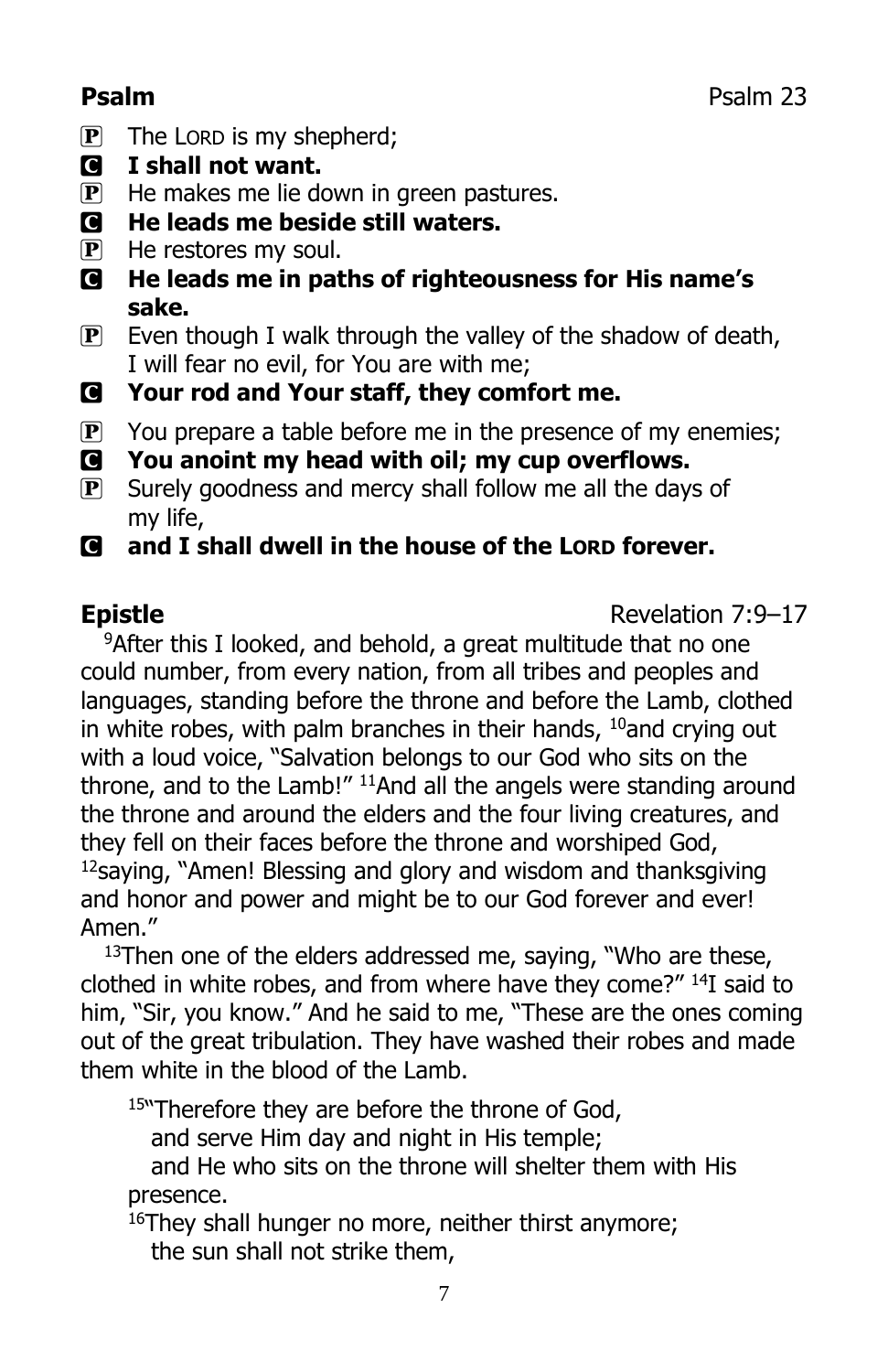nor any scorching heat.

 $17$ For the Lamb in the midst of the throne will be their Shepherd, and He will guide them to springs of living water, and God will wipe away every tear from their eyes."

 $\mathbf{P}$  This is the Word of the Lord.

### C **Thanks be to God.**



**Holy Gospel** John 10:22–30

**P** The Holy Gospel according to St. John, the tenth chapter.



 $22$ At that time the Feast of Dedication took place at Jerusalem. It was winter, <sup>23</sup>and Jesus was walking in the temple, in the colonnade of Solomon. <sup>24</sup>So the Jews gathered around Him and said to Him, "How long will You keep us in suspense? If You are the Christ, tell us plainly." <sup>25</sup>Jesus answered them, "I told you, and you do not believe. The works that I do in My Father's name bear witness about Me,  $26$ but you do not believe because you are not part of My flock.  $27$ My sheep hear My voice, and I know them, and they follow Me.  $^{28}I$  give them eternal life, and they will never perish, and no one will snatch them out of My hand. <sup>29</sup>My Father, who has given them to Me, is greater than all, and no one is able to snatch them out of the Father's hand. <sup>30</sup>I and the Father are one."

 $\mathbf{P}$  This is the Gospel of the Lord.

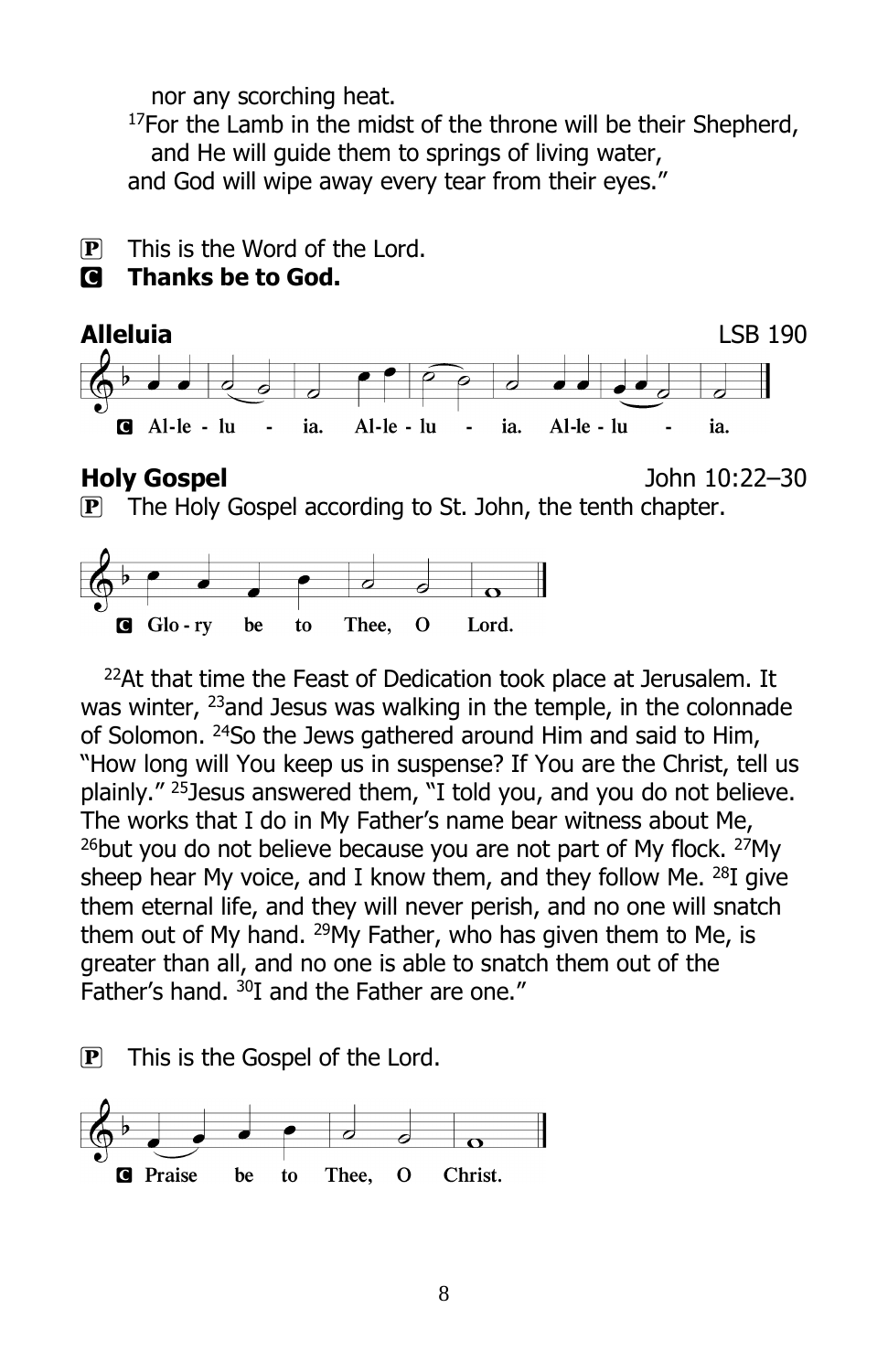#### **Nicene Creed**

C **I believe in one God, the Father Almighty, maker of heaven and earth and of all things visible and invisible.**

**And in one Lord Jesus Christ, the only-begotten Son of God, begotten of His Father before all worlds, God of God, Light of Light, very God of very God, begotten, not made, being of one substance with the Father, by whom all things were made; who for us men and for our salvation came down from heaven and was incarnate by the Holy Spirit of the virgin Mary and was made man; and was crucified also for us under Pontius Pilate. He suffered and was buried. And the third day He rose again according to the Scriptures and ascended into heaven and sits at the right hand of the Father. And He will come again with glory to judge both the living and the dead, whose kingdom will have no end.**

**And I believe in the Holy Spirit, the Lord and giver of life, who proceeds from the Father and the Son, who with the Father and the Son together is worshiped and glorified, who spoke by the prophets. And I believe in one holy Christian and apostolic Church, I acknowledge one Baptism for the remission of sins, and I look for the**  resurrection of the dead and the life  $\div$  of the world to **come. Amen.**

**Hymn 745** In God, My Faithful God

### **Sermon Text Psalm 23**

**Sermon** "His Path Through the Valley to the House"

Jesus Is the Shepherd Who Leads His Sheep through the Valley into His House.

- I. Jesus has traveled the path through the valley
- II. The Lord was David's shepherd,

through the valley into His house.

**\_\_\_\_\_\_\_\_\_\_\_\_\_\_\_\_\_\_\_\_\_\_.**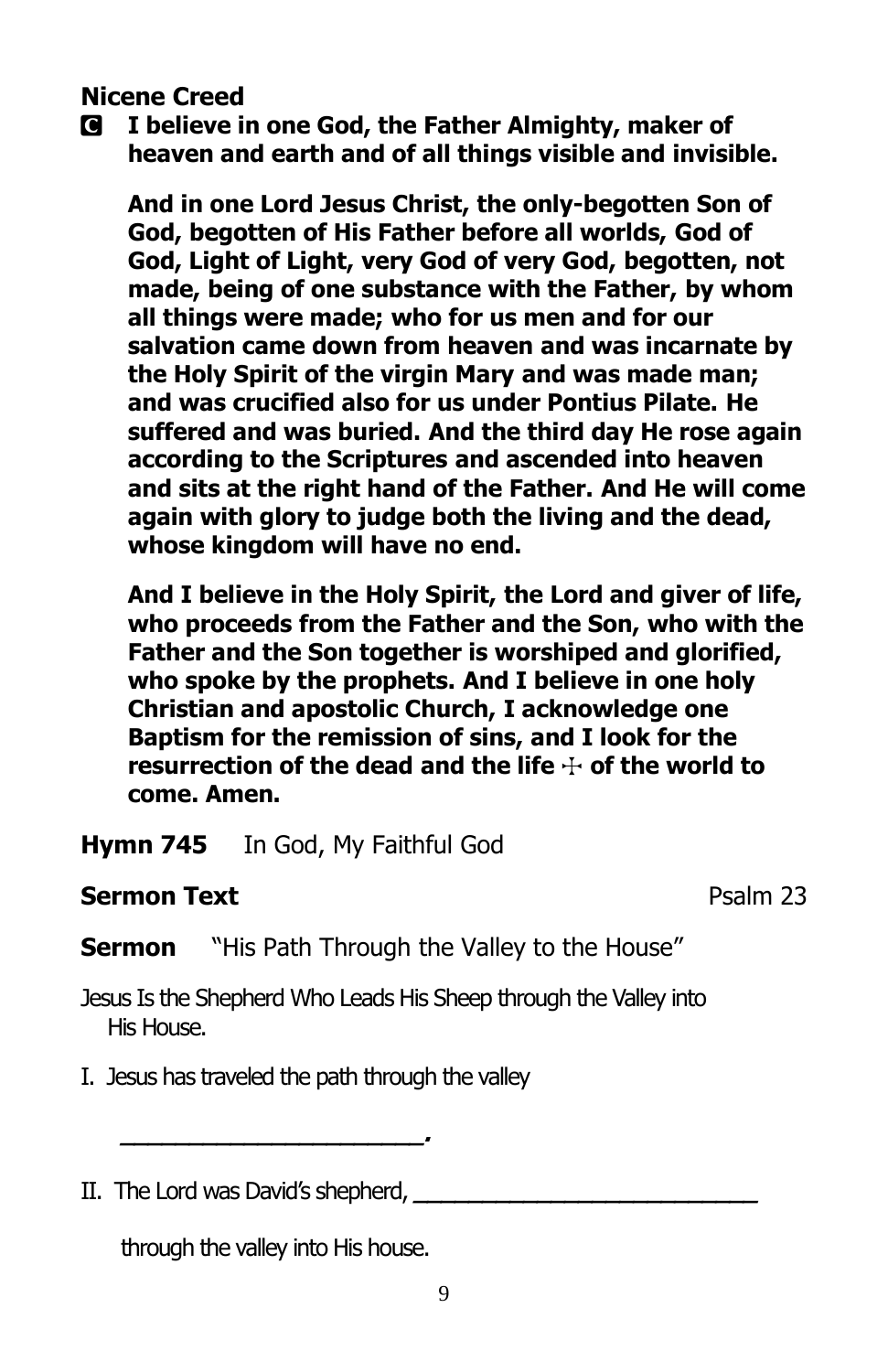III. Jesus is our Shepherd, leading us on the path through the valley

**Hymn 468** I Am Content! My Jesus Ever Lives

**\_\_\_\_\_\_\_\_\_\_\_\_\_\_\_\_\_\_\_\_\_.**

#### **Prayer of the Church**

# SERVICE OF THE SACRAMENT



 $\mathbf{P}$  It is truly meet, right, and salutary that we should at all times and in all places give thanks to You, holy Lord, almighty Father, everlasting God. And most especially are we bound to praise You on this day for the glorious resurrection of Your Son, Jesus Christ, the very Paschal Lamb, who was sacrificed for us and bore the sins of the world. By His dying He has destroyed death, and by His rising again He has restored to us everlasting life. Therefore with Mary Magdalene, Peter and John, and with all the witnesses of the resurrection, with angels and archangels, and with all the company of heaven we laud and magnify Your glorious name, evermore praising You and saying: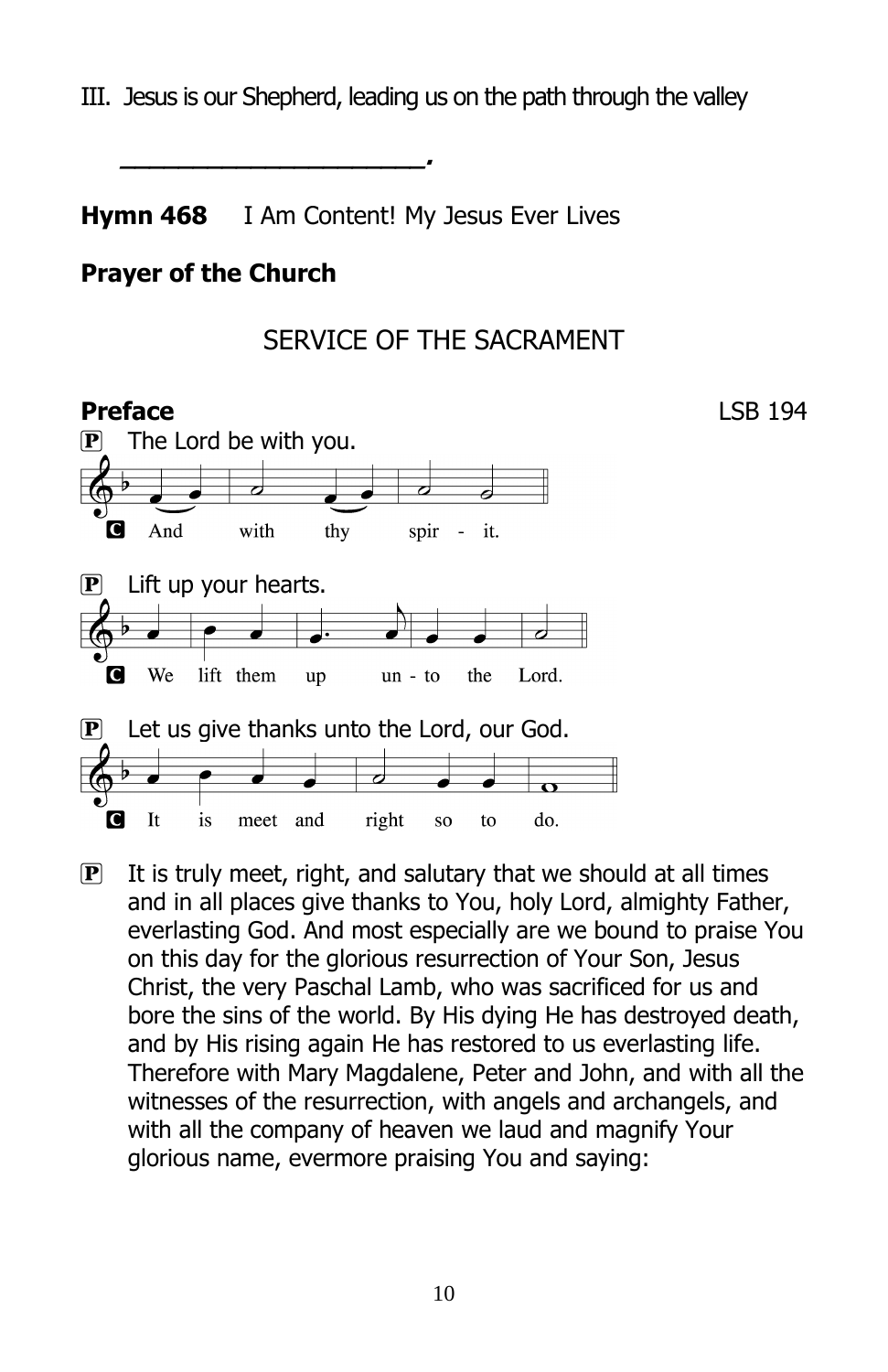

### **Lord's Prayer** LSB 179

- $\mathbf{P}$  Lord, remember us in Your kingdom and teach us to pray:
- C **Our Father who art in heaven, hallowed be Thy name, Thy kingdom come, Thy will be done on earth as it is in heaven; give us this day our daily bread; and forgive us our trespasses as we forgive those who trespass against us; and lead us not into temptation, but deliver us from evil. For Thine is the kingdom and the power and the glory forever and ever. Amen.**

# **The Words of Our Lord LSB 197**

### **Pax Domini** LSB 197

 $\mathbf{P}$  The peace of the Lord be with you always.

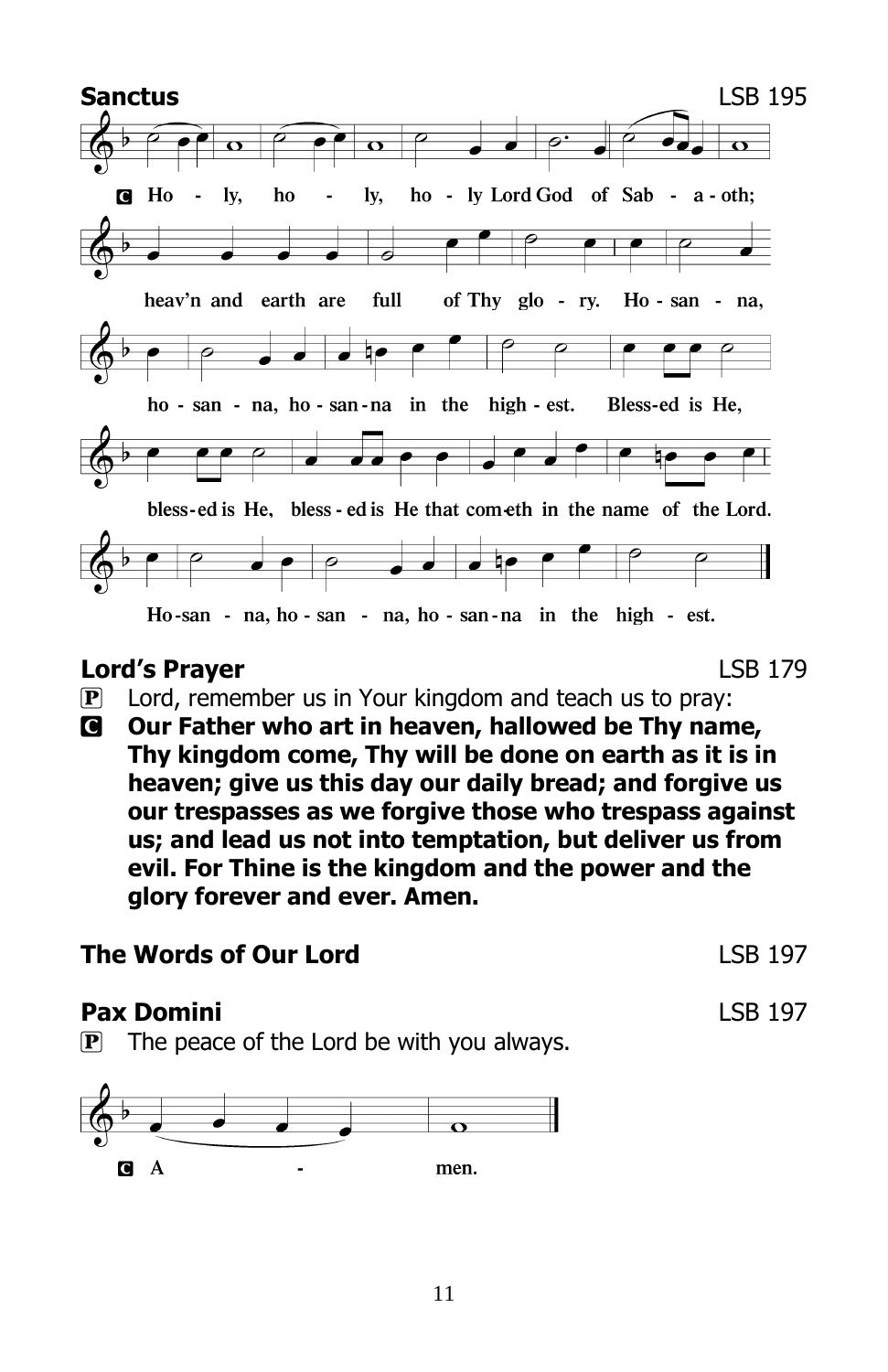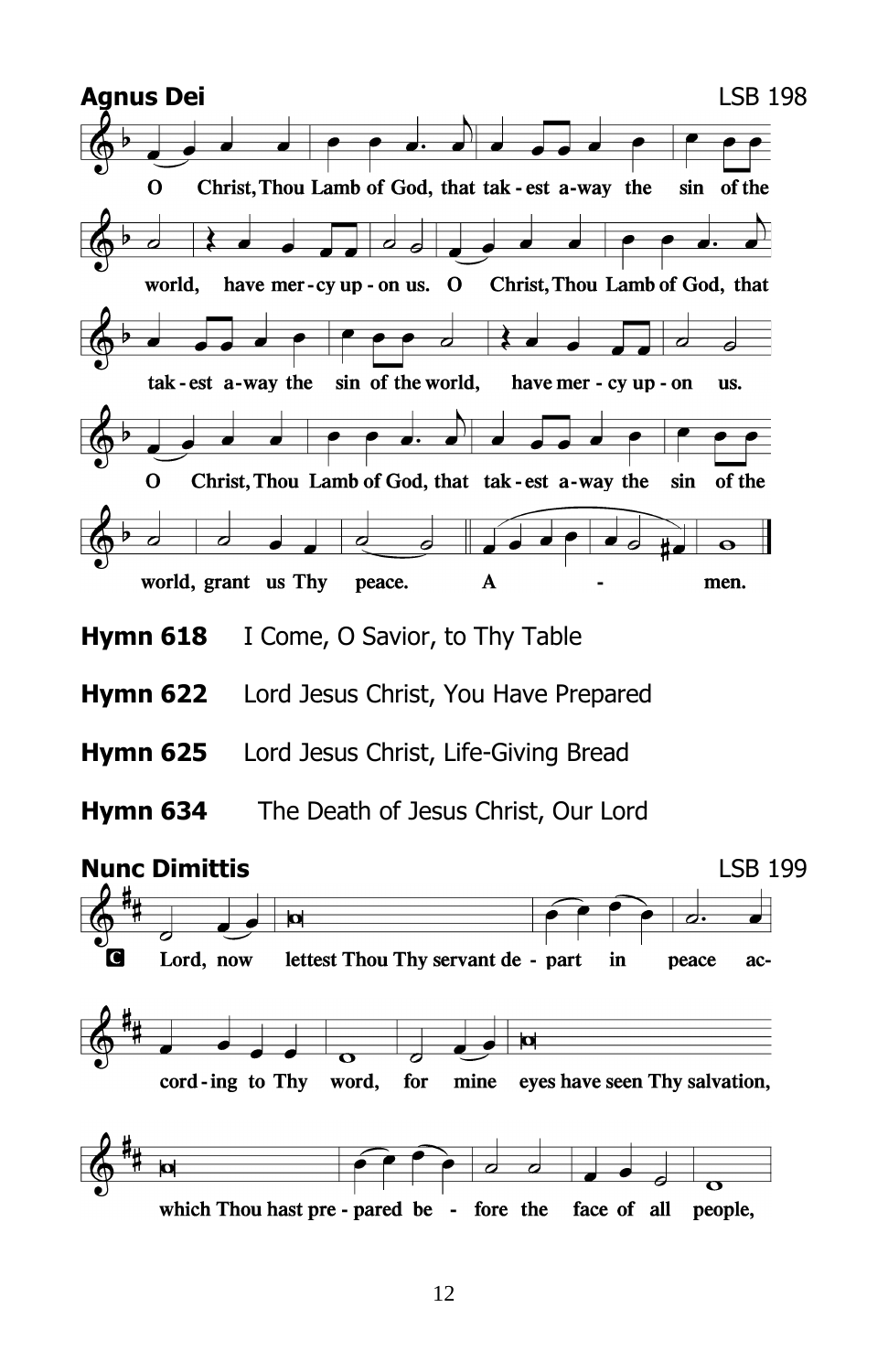

 $\overline{P}$  O give thanks unto the Lord, for He is good,



 $\left[ \mathbf{P} \right]$  Let us pray.

We give thanks to You, almighty God, that You have refreshed us through this salutary gift, and we implore You that of Your mercy You would strengthen us through the same in faith toward You and in fervent love toward one another; through Jesus Christ, Your Son, our Lord, who lives and reigns with You and the Holy Spirit, one God, now and forever.



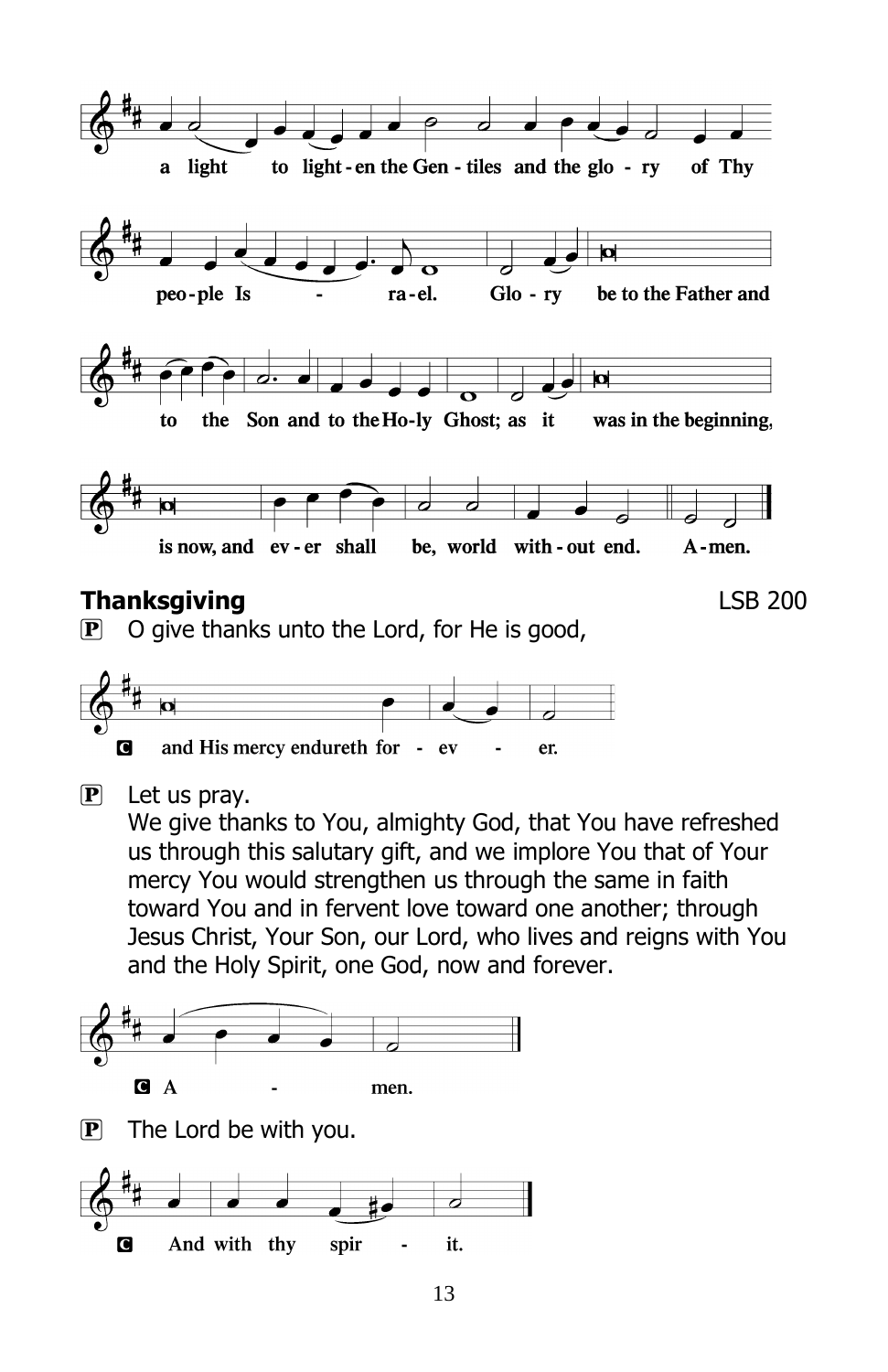### **Benedicamus** LSB 202

P Bless we the Lord.



# **Benediction** LSB 202

 $\mathbf{P}$  The Lord bless you and keep you.

The Lord make His face shine upon you and be gracious unto you.

The Lord lift up His countenance upon you and  $\pm$  give you peace.



# **Hymn 819** Sing Praise to God, the Highest Good

# **Acknowledgments**

Divine Service, Setting Three from Lutheran Service Book

Unless otherwise indicated, Scripture quotations are from the ESV® Bible (The Holy Bible, English Standard Version®), copyright © 2001 by Crossway, a publishing ministry of Good News Publishers. Used by permission. All rights reserved.

Created by Lutheran Service Builder © 2022 Concordia Publishing House.

**Altar flowers** are given today by Wayne & Robin Spicher for Todd and Lexi's birthdays and for Mother's Day.

**Tara Andrews would like to thank** everyone who sent cards, delivered food and all who have been praying. It has been greatly appreciated.

**Voters' Assembly Minutes** – Copies of the minutes from the Monday, April 25 Regular Voters' Assembly meeting are available on the table in the narthex. If the supply has run out and you desire a copy for yourself, please contact Ken Eichinger. If you prefer an electronic copy, email Ken at [keneichinger@gmail.com.](mailto:keneichinger@gmail.com)

**Euchre Party** is on May  $20<sup>th</sup>$  from 7 to 9(ish) pm. Join us in the Bethany Room and bring a friend and a snack to share! Be prepared to have FUN!!!!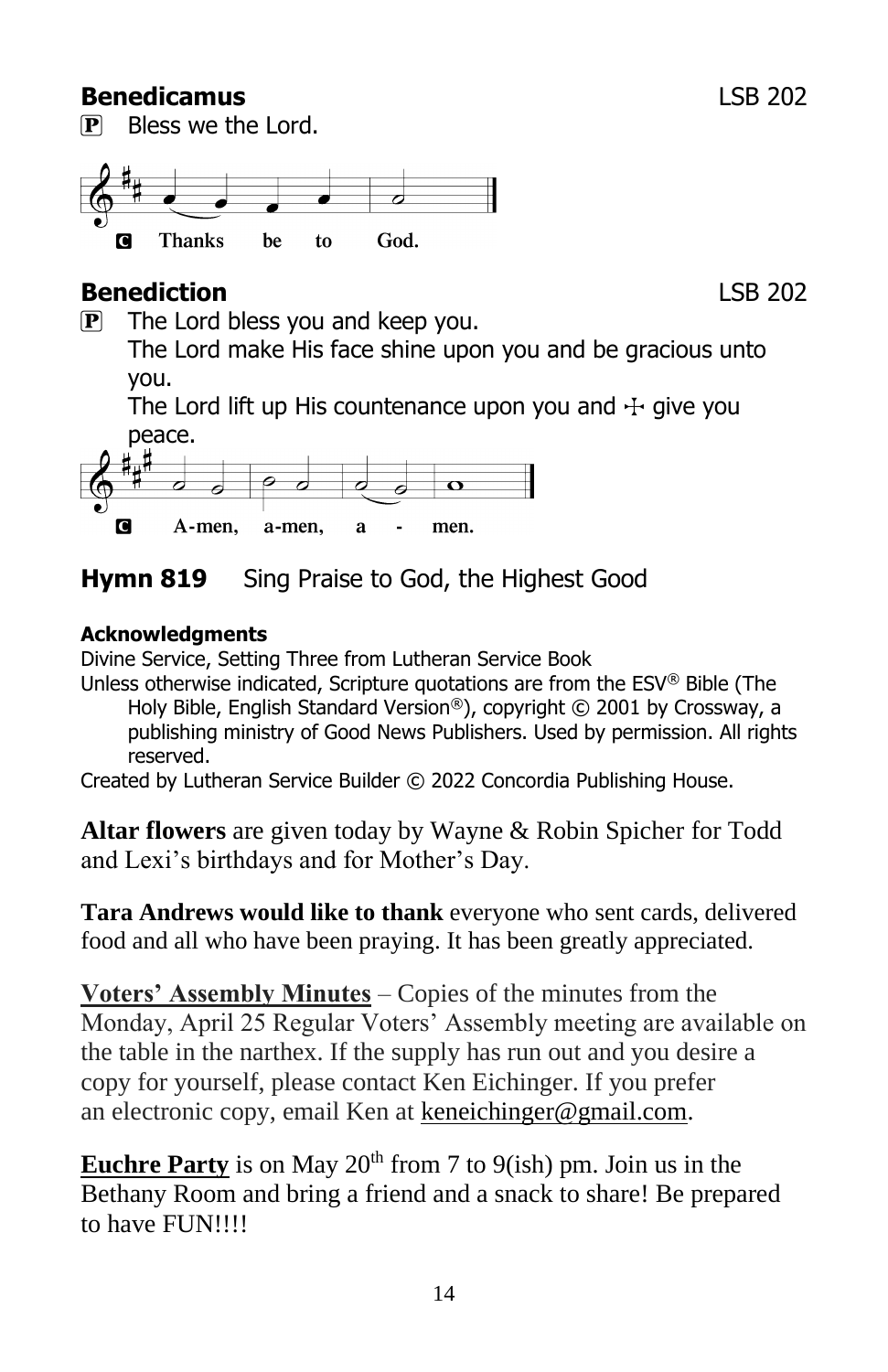# **Calendar of Events**

| <b>TUES:</b>                                   |  |
|------------------------------------------------|--|
|                                                |  |
| WED:                                           |  |
|                                                |  |
| <b>THURS:</b>                                  |  |
|                                                |  |
|                                                |  |
|                                                |  |
| FRI:                                           |  |
|                                                |  |
| NEXT SUNDAY: Confirmation Sunday  May 15, 2022 |  |
|                                                |  |
|                                                |  |

**Confirmation Sunday is May 15th**. We have 6 confirmands who have been examined and will be confirmed in the service. The elders and Pastor Wonnacott ask that you pray for them to see that this Sunday is just the beginning of their spiritual walk with Jesus. Also, please pray that their families continue to grow together in Jesus. The 6 confirmands are Hunter Cannon, Keegan Guse, Gio Meijia-Quesenberry, Autumn Napper, Sara Sahlhoff, and Jack Wildauer. May the Lord continue to bless our confirmands.

**Pew Bibles**-The Board of Christian Education is raising money for Pew Bibles. These Bibles will be placed with the hymnals for the use of our worshipers. The cost per Bible is approximately \$8.50 per Bible. We will need approximately 120 Bibles, if you would like to donate to this project please place your donation in the offering box and label it "Pew Bibles" or give it to a member of the Board of Christian Education. Thank you for your help.

**Budget info:** Operating budget fund balance as of May 5, 2022 - \$102,200. This amount represents just under 7 weeks of normal day-today expenses of the Church and School ministries.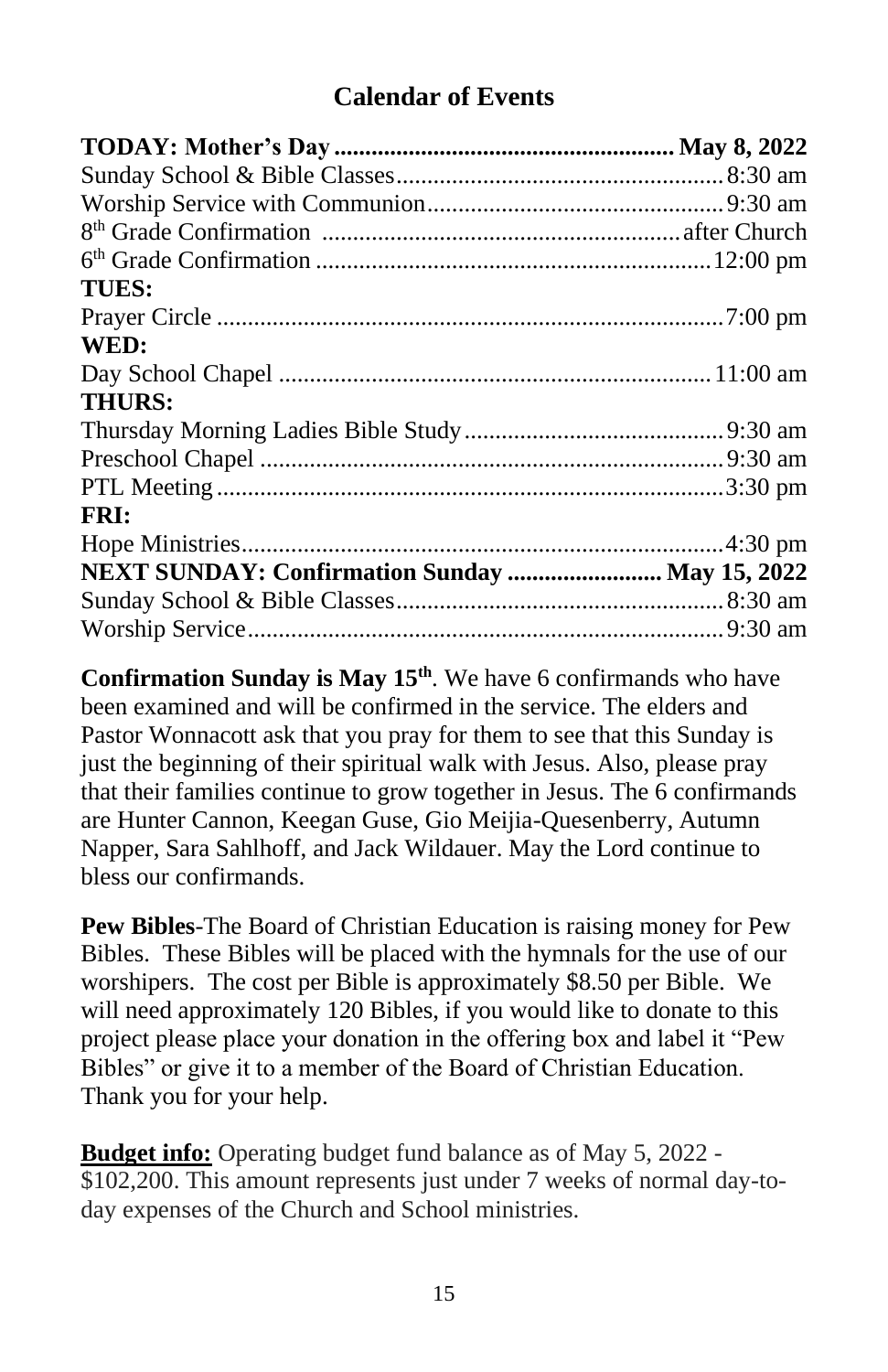# *Special Concerns:*

**That the hearer, by the Word,** is assured of Christ's presence today and is assured of dwelling in His glorious presence forever.

**For Jamielynn (Tinkey) Flores** and **Pastor Micah Wildauer** and their work in foreign missions.

**For the family** and friends of Helen Olson who was called to her eternal rest in Jesus last week.

**For the family** and friends of Vera Miller (sister of Dorothy Walter) who was called to her eternal rest in Jesus this past week.

**For our country** and her leaders.

**For the Lord's guidance** in calling a new Administrative Pastor.

**That the Lord would bless** our offerings that we give today.

**That the Lord would be with** the people of Ukraine and that they would know His salvation, seek His guidance, see His love, and feel His comfort during this time of war in their country.

**We need your help!** The Board of Public Relations is sponsoring the next dinner at Hope Ministries on May 13<sup>th</sup>. On the menu for our sack lunches (250 bags): two meat sandwiches, chips, fruit, and a cookie. A Thrivent action team card will cover the meat and cheese cost for the sandwiches. The board needs 250 small bags of chips; 250 fruit cups, and 250 individually wrapped cookies, A sign-up list is on the back table in the narthex.

**Also, your help is needed** to assemble the lunches- if you are willing to help, please sign up. Many hands make the task easier. Please prayerfully consider this opportunity to serve our neighbors.

**LWML: Indiana District Convention**, June 17-19, Ft. Wayne Concordia Lutheran High School. Registration now open online. If you'd like a paper copy, please ask Elaine Young. Three-day fee is \$50 (meals not included). An Ingathering will be collected throughout May. A list will be in the May Epistle, and a box in the entryway. Thank you in advance.

**If you have a change of address,** please let the church office know right away so that we have your correct address on file for mailing. Or, if you spend part of the year at another address, please let us know the dates you will be at each location. The post office currently charges 67 cents for each piece of mail that is forwarded or returned so we are trying to keep that extra cost to a minimum. Thank you for helping with this. It is much appreciated. God's blessings to you always.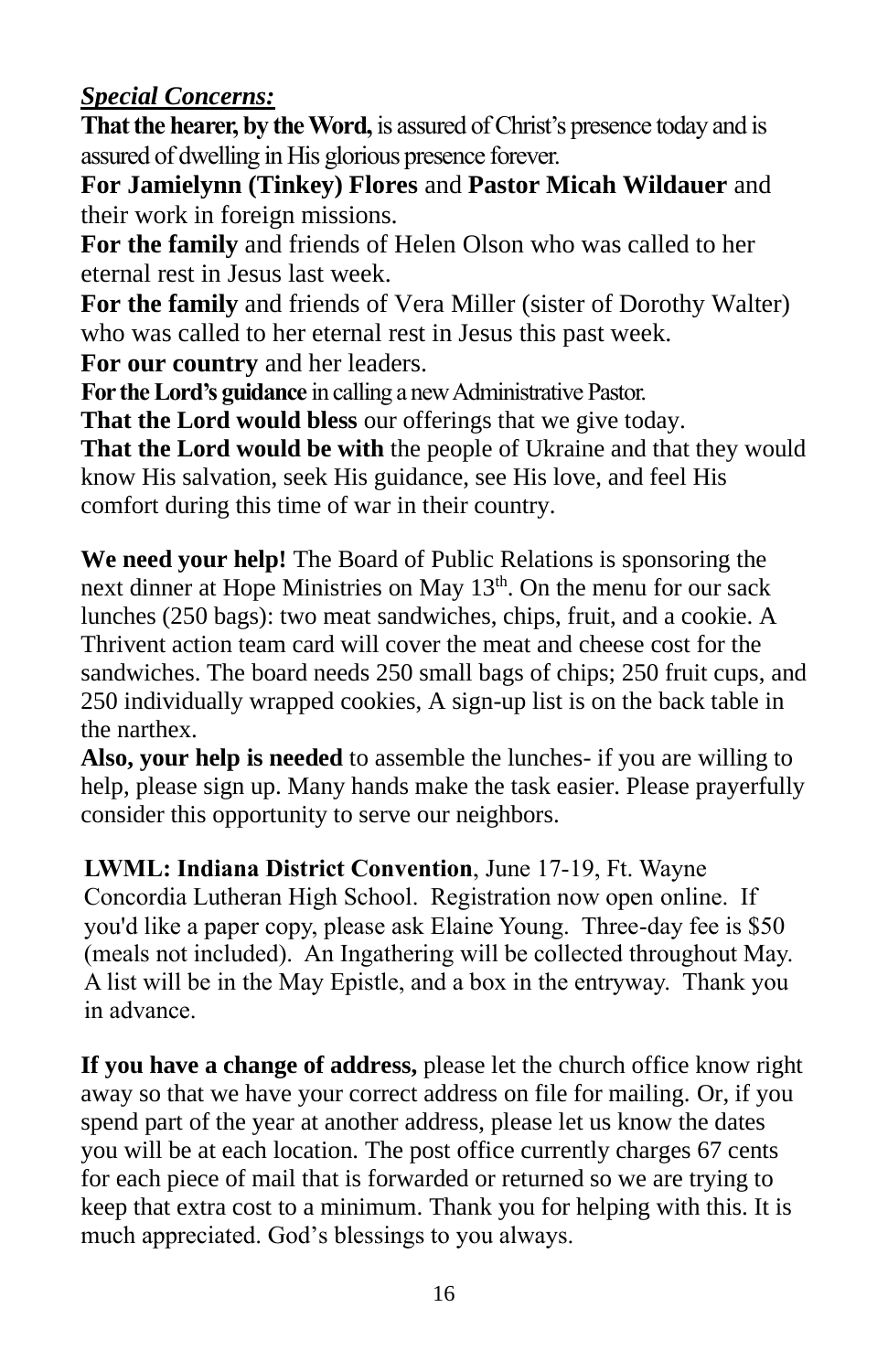**Please note the deadline** to add announcements to an upcoming Sunday bulletin is on Thursday by 9:30. That allows time to run and fold the bulletins for Sunday service. Also, if you have a half sheet insert and get it to the church office by Tuesday then it is possible there could be room to put it on a bulletin page and not need an insert. (I know, we all hate inserts because they are ALWAYS falling out at the most inconvenient time or worse, fling themselves under the pew into the next row). You can put it in the Church Secretary's box at the church or email it to me at janmiller@stpaulsbremen.org I realize that sometimes this is not possible but I will try to accommodate as much as I can. Thank you for helping with this. In His service, Janet Miller, Church Secretary.

Make plans to be a part of **God's Wonder Lab.** The key theme is **Jesus Does the Impossible!** This creative VBS program features the miracles of Jesus and ties in fun science activities. VBS will be held June  $20<sup>th</sup>$ - $24<sup>th</sup>$  from 9-11:30 AM. All children age 3 through those who are just completing Grade 5 are encouraged to attend. This is a community event sponsored by our congregation. Pre-register your children today! Ask your grandchildren and neighbors about joining us and pick up a registration form(s) for them to complete and return. Registration forms may be found on the table in the narthex. There is also a sign-up sheet for adult and youth volunteers. If you have already been asked to help, it is not necessary to add your name to the list. We need people to help with registration, decorating, crafts, snacks and serve as group leaders.

**Evangelism**-In March volunteers delivered 24 welcome bags to new households in Bremen. These bags included information about St. Paul's Church and School, snacks, and small gifts. We will do this again in June. With that in mind we are asking for your help! First, please pray that we touch lives for Jesus. Second, we are seeking donations of 100% cotton yarn and/or knit or crocheted dish clothes to use as a gift in these bags. A basket will be in the Narthex by the mail slots for your donations. You may also call Deb Burcham (574-220-5745) to pick up. Third, if you would like to help deliver said bags let Deb know! Thank you for your help!!

#### **Youth News**

#### **Calling All Plant Lovers!**

The Youth Board will be sponsoring a plant table in the narthex during the month of May to raise funds for their trip to the National Youth Gathering in July. Those interested in giving a plant a home may give